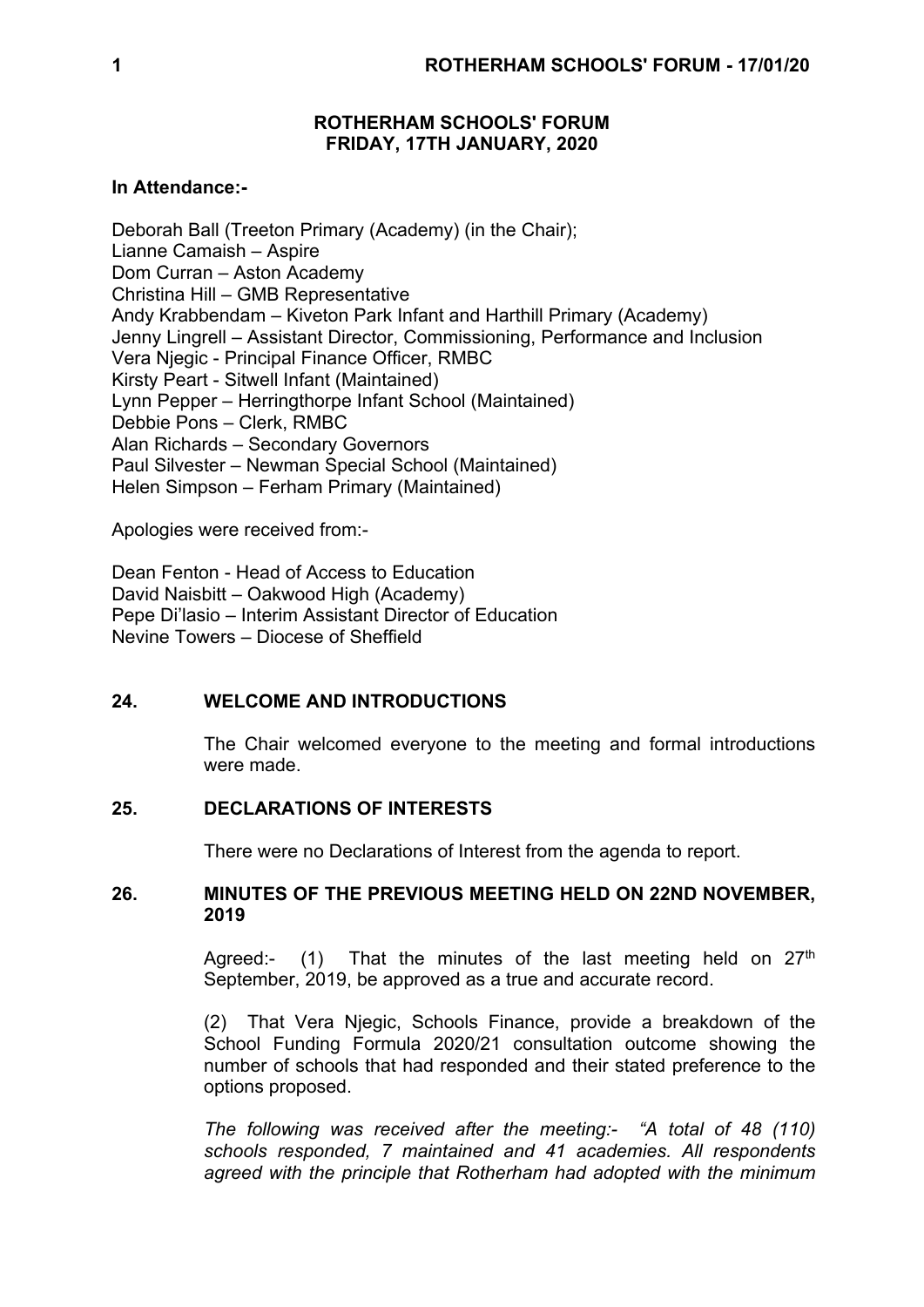*funding guarantee. Twenty six agreed to the 1.5% transfer from the schools block to the high needs, 22 disagreed. Thirty two agreed to the provision of a growth fund and 14 disagreed. Thirty eight schools agreed that the central school services block continue to be centrally held with 10 disagreeing. Only maintained schools needed to respond to 2 further questions on de-delegation. Of the 6 maintained primaries, 5 disagreed and 1 agreed to de-delegate funds for a school in financial difficulty fund. Of the 7 maintained (6 primary and 1 secondary) schools 6 disagreed and 1 agreed to de-delegate funds for trade union services."*

(3) That Dean Fenton, Access to Education, submit a report to the next meeting of the Forum on the formula used for funding allocations for new and expanding schools.

#### **27. MATTERS ARISING FROM PREVIOUS MINUTES**

Arising from Minute No. 18 (Mid-Year Early Years Block Update and 2020/21 Funding Announcement), Aileen Chambers provided further information with regard to DfE retrospective adjustments to budget.

The DFE set an indicative budget at the start of the year which was based on January 2019 census figures and then adjusted based on the January 2020 census. That budget adjustment would be received around July 2020. This was then adjusted a year later after the year had ended based on the following January's census.

Often there was quite a difference. Last year the Authority was not allowed to see the Academy data census until it had been submitted to and approved by the DfE even though all the information from Maintained Schools and Key Providers had been provided.

Crosschecking between the data from head count and what was actually contained within the census took place. Figures provided by the Authority were based on projections and the adjustment made on the final position at the end of the census.

#### **28. CONSTITUTION AND MEMBERSHIP OF THE SCHOOLS' FORUM**

The School Forum Clerk presented the current constitution as at April 2019, of the Rotherham Schools' Forum.

Notification had been received that Sharon Stones, Head of School at Arnold Nursery School and Children's Centre, was now the Nursery School Head Teacher representative.

Angela McComb, had been appointed as a Local Authority Governor at Anston Park Junior School, in the Maintained School Members Primary Governors Section. This still left one vacancy in this Sector.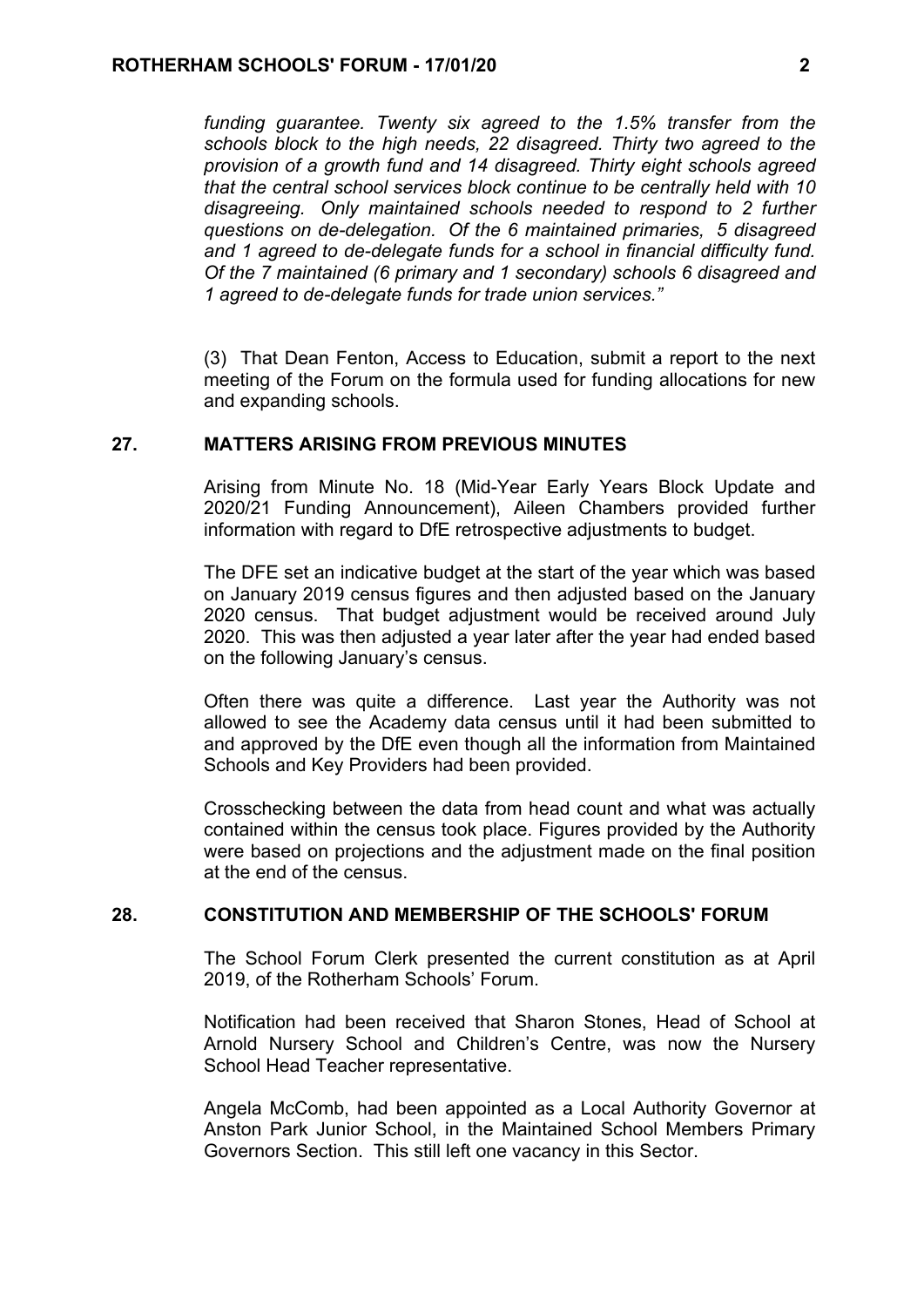Discussion ensued with the following amendments given to the constitution submitted:-

- Primary School Head Teachers Paula Dobbin, Head Teacher, Redscope Primary, had now retired
- Alan Richards, Secondary Governor should be moved to Academy Members
- Private, Voluntary and Independent Sector Nursery there was no vacancy
- The need for a mechanism for voting in the constitution should the need arise

Agreed:- (1) That Sharon Stones and Angela McComb be approved as representatives on the Rotherham School's Forum.

(2) That the membership of the Rotherham Schools' Forum be updated as above.

(3) That Kirsty Peat, Head Teacher of Sitwell Infant school, raise the issue of Primary School Governors and Primary School Head Teacher representation at the Head Teachers meeting.

(4) That Paul Carney, Governors Section, be requested to raise the issue of representation at the next meeting of the Governors Forum.

(5) That the issue of representation be raised at RESP.

### **29. HIGH NEEDS SUFFICIENCY STRATEGY UPDATE**

Mary Jarrett, Head of Inclusion, gave a verbal update on the High Needs Sufficiency Strategy.

The building work had started on the sufficiency programme with a lot of work behind the scenes to set pathways. A report would be submitted to the next meeting of the Forum.

There had been a delay to the works at Hilltop School due to staff sickness but this was now progressing.

The building works at Thomas Rotherham College were bigger and more extensive than originally anticipated and were likely to cause some delay to the opening of the new provision. However, this would not affect the sufficiency in terms of the young people being able to access the provision. There was assurance that it was on track for September 2020.

Agreed:- That the update be noted and a further report be submitted to the next meeting.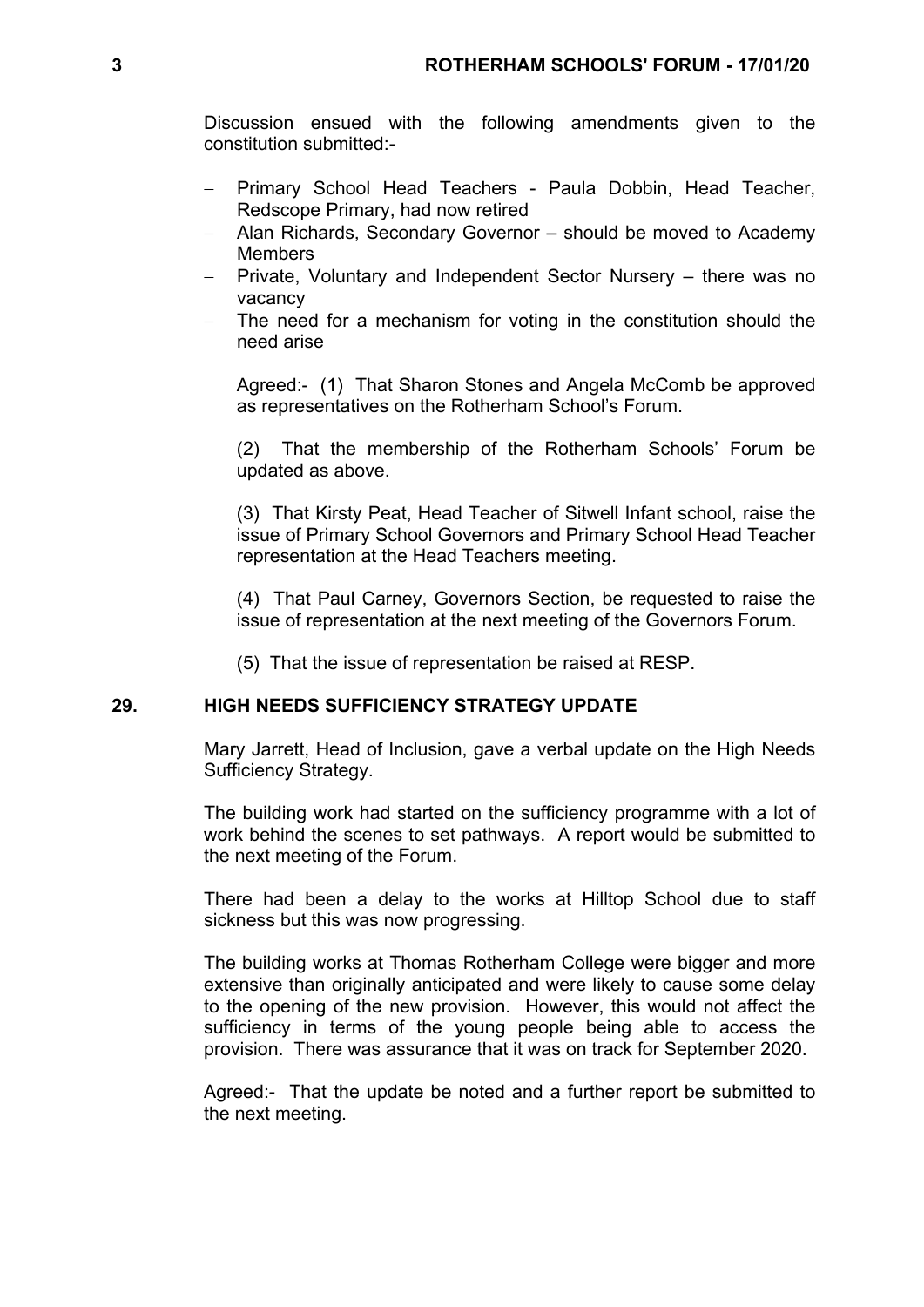#### **30. 2020/2021 EARLY YEARS FUNDING**

Aileen Chambers, Education and Skills, presented a report summarising the statutory guidance in place for the allocation of Early Education Funding and Inclusion Support Grant and proposals for the 2020/21 allocation.

It was confirmed the Early Years Block funding was delivered through the national funding formula. Every Local Authority was required to allocate the funding to Early Education providers based on a local funding formula made up of a single base rate and a mandatory deprivation supplement (for 3/4 year olds Early Education). Local authorities could retain 5% of the 3/4 year olds budgets allocation to fund central services.

Local authorities were required to consult providers on annual changes to their local formula as well as Schools' Forums on changes to local Early Years funding formulas including agreeing central spend by 28<sup>th</sup> February although the final decision rested with the local authority concerned.

| <b>Retention for Central Spend</b>                | 5% of 3/4 year olds and 30 hour<br>budgets                                                                                                           |
|---------------------------------------------------|------------------------------------------------------------------------------------------------------------------------------------------------------|
| 3/4 year olds hourly rate                         | £4.08<br>Deprivation<br>plus<br>Supplement if eligible (increase of<br>8p per hour)                                                                  |
| 3/4<br>olds<br>Deprivation<br>year<br>Supplements | Up to 2% of 3/4 year olds and 30<br>hour budgets to be distributed as<br>additional hourly<br>rate<br>an<br>10p/15p<br>maintaining the<br>supplement |
| 2 year old hourly rate                            | £5.28 (increase of 8p per hour)                                                                                                                      |
| <b>Nursery Stability Funding</b>                  | Lump sum to be passported to 3<br>nursery schools as required by<br>guidance                                                                         |

It was proposed to retain the current local funding formulate in 2020/21 as follows:-

The 2020/21 increases in hourly rate for Early Education providers would be the first increase they had received for 3 years. The increase was essentially for ongoing sustainability as the cost of delivery had increased significantly over the last 3 years with increases in minimum wage, business rates increases as well as increased running costs.

Following a review of the Inclusion Support Grant (ISG) in 2019/20 by the CYPS Directorate Leadership Team, the offer of the ISG in its current format for 2020/21 was approved. It was anticipated that a budget of £410,000 would be required in the forthcoming financial year. It would be funded from the Early Years Block through a contribution of carry forward from 2019/20 and in-year 2020/21 budget.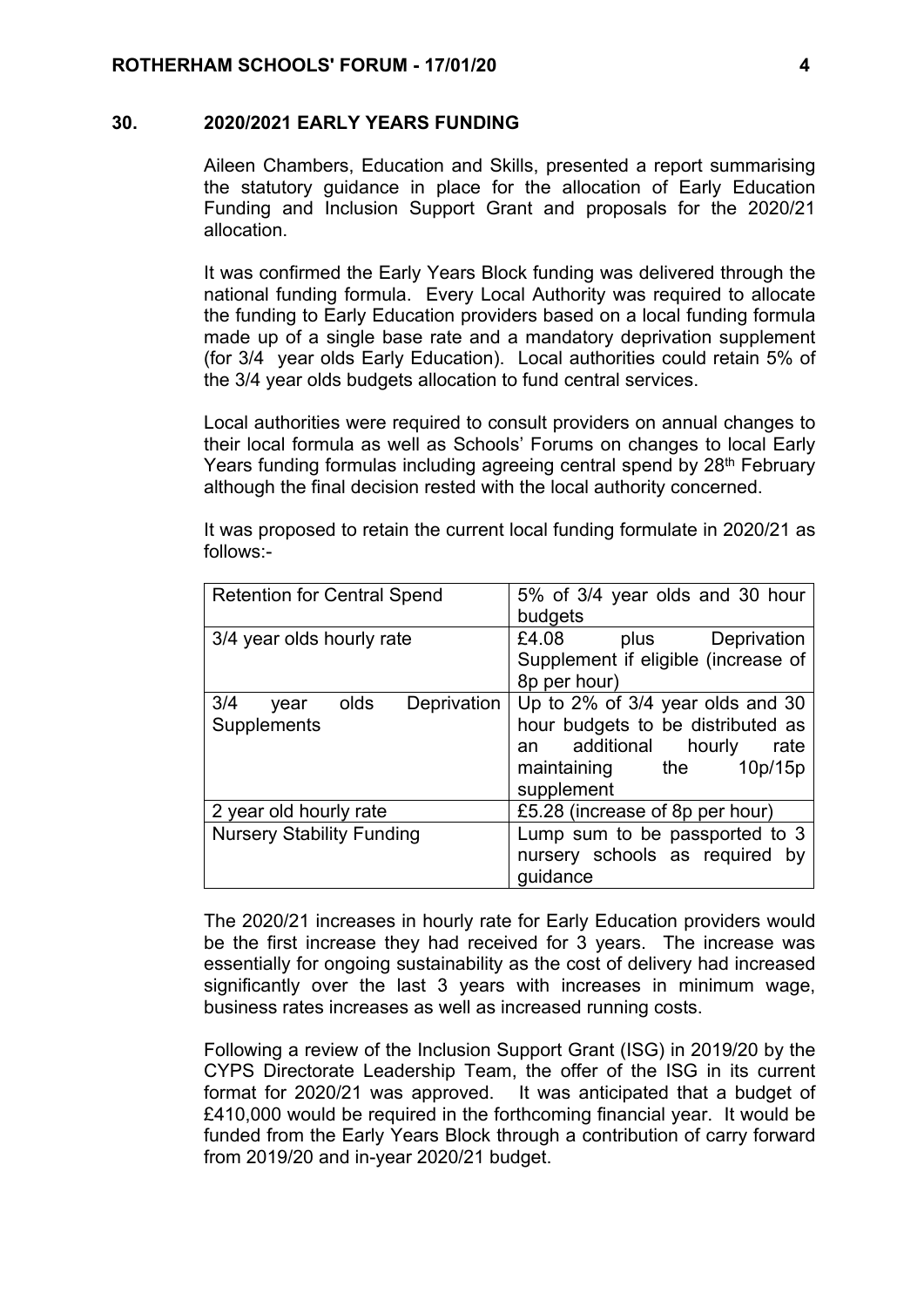Discussion ensued with the following issues raised/clarified:-

- Disability Access Funding was an annual award and its carry forward could be used to supplement Dedicated Schools Grant
- Request for projected figures to be provided for each element of the above table. That could be provided once the Section 251 had been completed
- The use of the Central Spend

Rotherham was part of the DfE's Early Outcomes Project this year which was aimed at improving speech, language and communication. It would be rolled out as from next year.

Agreed:- (1) That the Early Education funding rates for 2020/21 be noted.

(2) That the retention of 5% of the 3 year old and 30 hour budget to cover Central spend (Early Years and Childcare Service) be approved.

(3) That the Inclusion Support Grant proposals be noted.

(4) That the Section 251 submission be submitted for information to the next meeting.

### **31. 2020/2021 DEDICATED SCHOOLS GRANT AND FUNDING FORMULA**

Vera Njegic, Schools Finance, presented a report updating the Forum on the 2020/21 Dedicated Schools Grant (DSG) funding for Rotherham together with proposals on the formula for allocation of the schools block and the central schools block element of DSG.

The DfE had issued the final version of the Authority Pro-forma Tool (APT) to local authorities with the Autumn 2019 pupil census. Rotherham had until 21<sup>st</sup> January, 2020 to submit the final version to the DfE.

In October 2019 the Local Authority sought consultation with schools, academies and the Schools Forum on the local funding formula decisions as set out in the Regulations. The report set out the summary information on the impact of those decisions.

As agreed at the Schools Forum meeting on the 22nd November, 2019, a request to transfer 1.5% from the school block to the high needs block was submitted to the Secretary of State on the 28th November, 2019. If the request was not approved, 0.5% would be transferred, therefore the Local Authority had completed 2 versions of the Authority Pro-forma Tool (APT).

Table 2 within the document showed 'Successful Disapplication request to transfer 1.5%'; Table 3 showed 'Unsuccessful Disapplication request transfer 0.5%' both of which showed comparisons to last year.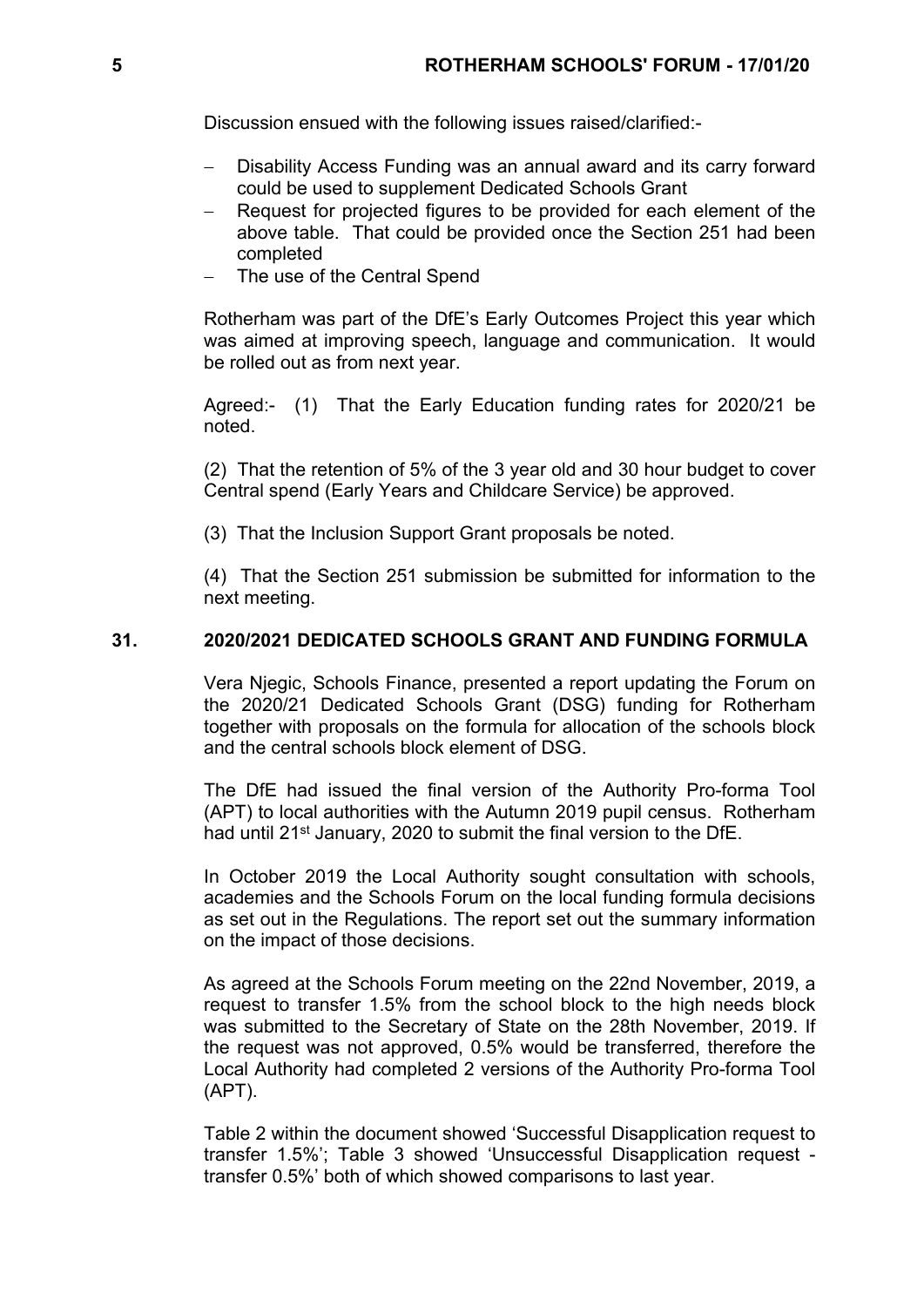Vera explained the funding in table 6 for the Central Services Schools Block allocation and the group agreed with the comments.

The Teachers pay grant would continue in the 2020/21 financial year as set out in the teachers' pay grant methodology document as well as the teachers' pension employer contribution grant continuing in the 2020 to 2021 financial year as set out in TPECG methodology document.

Pupil premium rates for the 2020/21 financial year would be confirmed in the New Year.

Discussion ensued with the following issues raised/clarified:-

- Transition to National Funding Formula was still continuing
- An email would be sent once a decision was received from the DfE on the Disapplication transfer percentage
- Confusion as to the definition of "low prior attainment" used and what formula used

Agreed:- (1) That the report be noted.

(2) That clarification be sought as to the definition of "low prior attainment" and the funding used by the DfE.

# **32. EXCLUSIONS/PUPIL REFERRAL UNITS STRATEGY UPDATE**

Mary Jarrett, Head of Inclusion, presented an update on SEMH developments for 2020.

The SEMH Strategy had been finalised in September, 2019, and had 6 priorities:-

- Sufficiency develop local education provision that responds to need – this will include flexible and specialist provision
- Seamless pathways ensure that pathways to support are connected and aligned and develop a clear behaviour pathway that includes responses to attachment and trauma
- $-$  Partnerships develop and sustain robust inclusion partnerships that enable schools to meet need through a collective approach to responding to the needs of individual children
- $-$  Evidence-Based Approaches  $-$  ensure that the local authority offer (from Early Help and Inclusion Services) responds to need and is underpinned by evidence-based approaches and aligned with clear pathways
- Workforce develop a robust training and support offer, enabling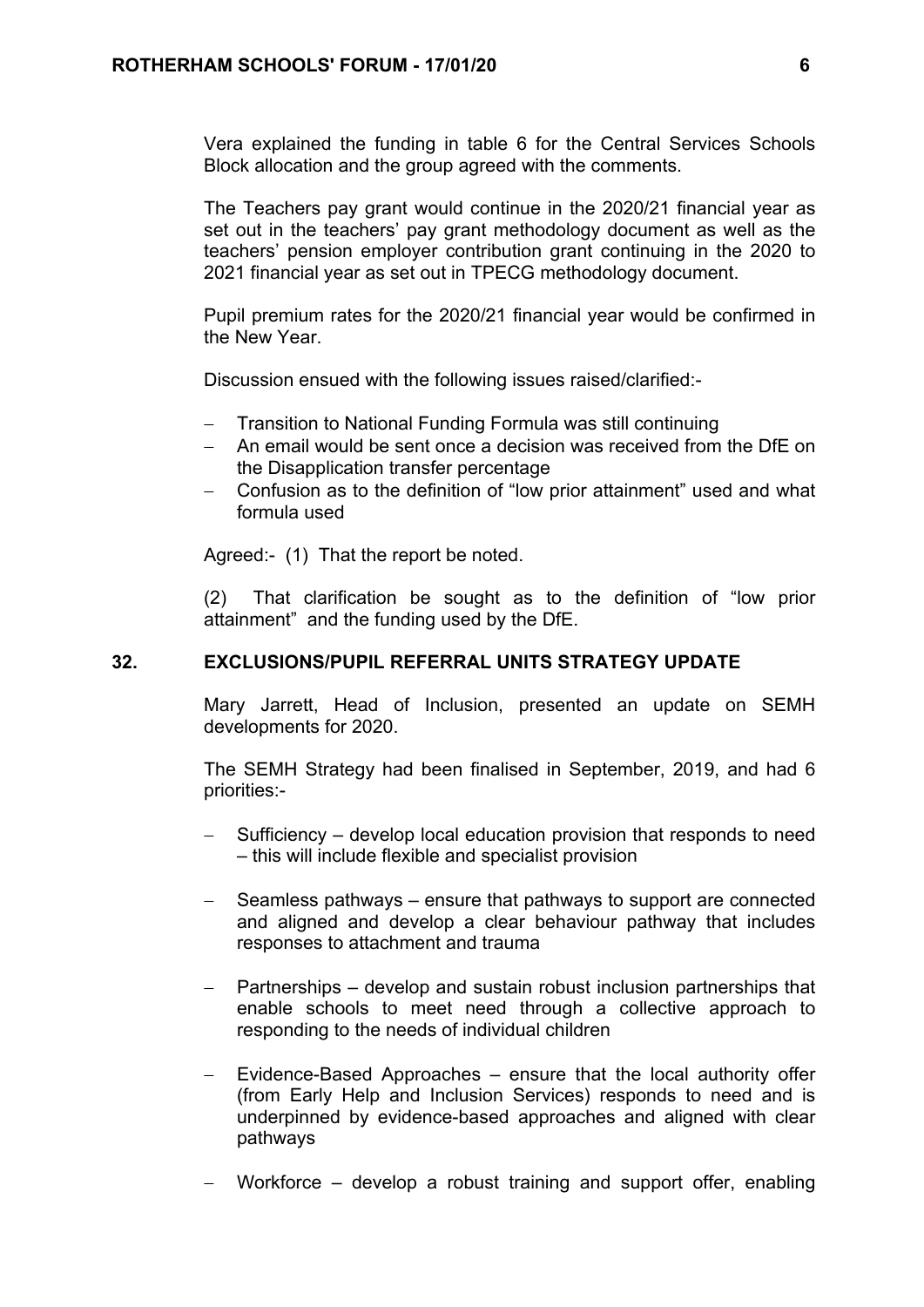professionals to feel confident in responding to the needs of children and young people with SEMH needs

 Outcomes Focused and Value for Money – ensure that all activity can demonstrate a clear outcome and value for money

In order to progress the above, 3 pieces of work had been identified which would take place during the remainder of the 2019/20 academic year. These were:-

- Creation of small grants to 'seed fund' secondary schools to support the development of Alternative Provision in Rotherham. The monies were calculated according to pupil numbers and deprivation indices. These would be supported by a Service Level Agreement (SLA) between secondary schools and the Local Authority. The SLA would support schools to work together and clarify the use of Aspire as Alternative Provision
- Review of Pupil Referral Units in Rotherham and use of Alternative Provision in the Borough. This work would be subject to competitive tender bids by the end of January
- Workforce development project. The Local Authority had commissioned Sara Graham from Maltby Academy Trust via ROSIS to evaluate the current workforce offer in relation to SEN and to develop evidence based programme of CPD for education staff.

Attention was also drawn to:-

- The Exclusions Team had been subject to a restructure and now formed part of Access to Education managed by Dean Fenton. The Team's role and remit had changed significantly looking at the Local Authority's role in supporting/challenging schools and ensuring everyone was working within the framework
- The Primary Outreach Team would be going into primary schools looking at the graduated response in relation to SEM and the specific needs of the children involved which would feed into the work of Sara Graham. It was hoped to open a new SEN provision by the Easter Term, based at Thrybergh Primary School, to provide turn round provision for children and young people that needed a break from mainstream education with the aim of them returning
- A report would be submitted to the Forum when the review of the PRU and Alternative Provision was undertaken. The external consultant would be ask to undertake a specific piece of work analysing numbers/trends/data to inform Rotherham's sufficiency needs

Agreed:- That the update be noted.